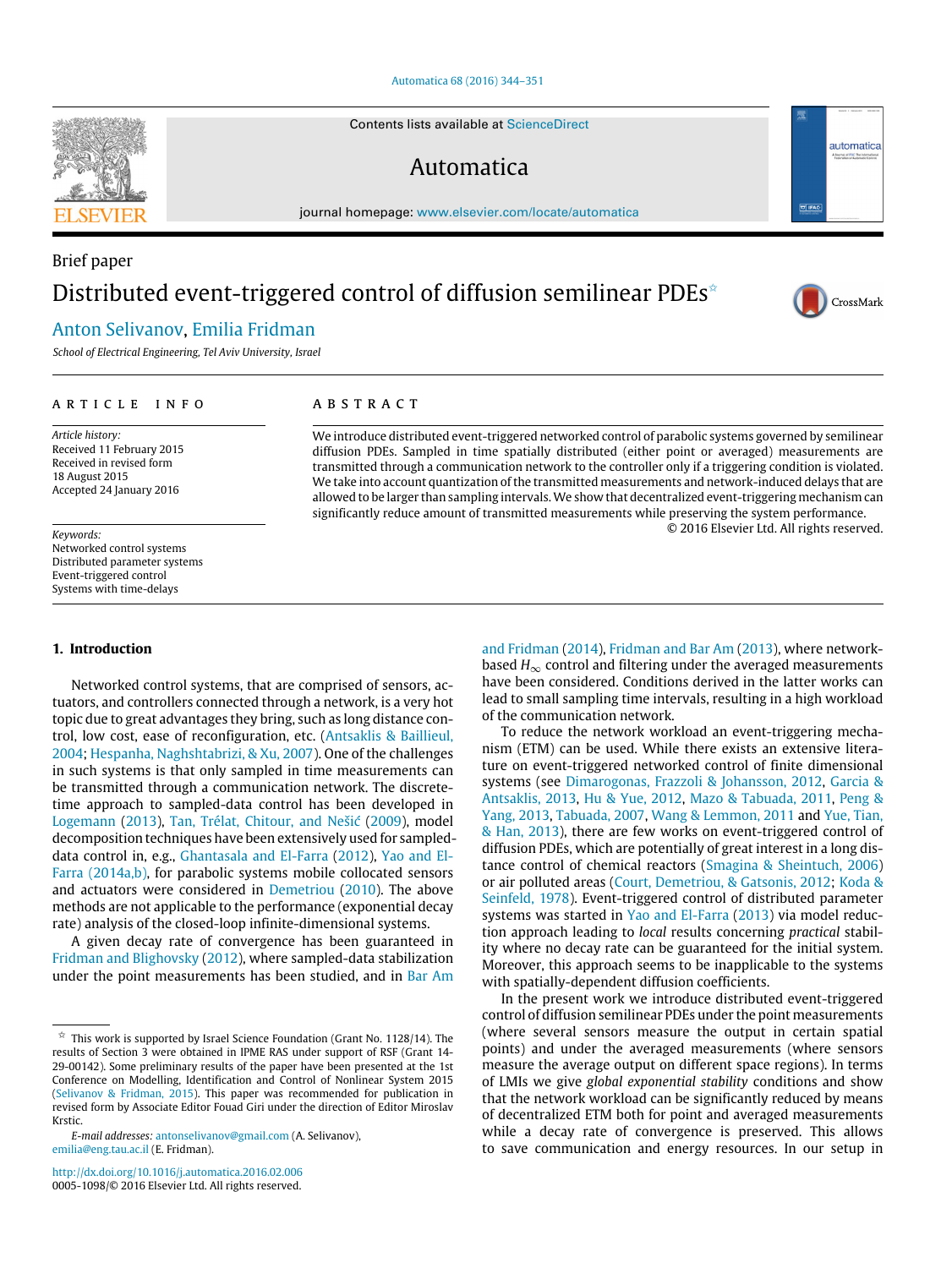<span id="page-1-0"></span>

**Fig. 1.** System representation.

each sensor node it is locally decided whether to send newly sampled measurement or not using local event-triggering rule. We take into account quantization of the transmitted measurements and network-induced delays that are allowed to be larger than sampling intervals. Note that there are two main approaches to control of PDEs. The first approach treats control problems in abstract (Banach/Hilbert) spaces with some conclusions for the specific systems [\(Curtain](#page-7-25) [&](#page-7-25) [Zwart,](#page-7-25) [1995;](#page-7-25) [Demetriou,](#page-7-8) [2010;](#page-7-8) [Logemann,](#page-7-4) [2013\)](#page-7-4). The second approach, which we develop in the present paper, deals with specific PDEs. Some preliminary results were presented in [Selivanov](#page-7-11) [and](#page-7-11) [Fridman](#page-7-11) [\(2015\)](#page-7-11).

**Notations.**  $P > 0$  denotes that *P* is a symmetric positive-definite matrix, symbol  $*$  stands for the symmetric terms,  $\mathbb Z$  denotes the integer numbers,  $\mathbb{N}_0$ —nonnegative integers,  $\mathcal{C}^1$  is a set of smooth functions,  $\mathcal{H}^1(0,l)$  is Sobolev space of absolutely continuous functions *z*:  $[0, l] \rightarrow \mathbb{R}^n$  with the square integrable  $z_x$ ,  $\mathbf{1}_n$  is  $n \times n$ matrix that consists of ones, ⊗ denotes the Kronecker product.

#### **2. Problem statement and the closed-loop model**

We consider the system schematically presented in [Fig. 1.](#page-1-0) Below we describe each block.

#### *2.1. Plant: diffusion PDE*

We consider semilinear diffusion PDE

$$
z_t(x, t) = \Delta_D z(x, t) - \beta z_x(x, t) + Az(x, t) + \phi(z(x, t), x, t) + B \sum_{j=1}^N b_j(x) u_j(t),
$$
(1)

with  $x \in [0, l], t \ge 0, z(x, t) = [z^1(x, t), \dots, z^n(x, t)]^T \in \mathbb{R}^n$ ,  $u_j(t) \in \mathbb{R}^r$ , constant matrices  $A \in \mathbb{R}^{n \times n}$ ,  $B \in \mathbb{R}^{n \times r}$ , and a matrix of convection coefficients  $\beta \in \mathbb{R}^{n \times n}$ . The diffusion term is given by

$$
\Delta_D z(x,t) = \left[ \frac{\partial}{\partial x} (d_1(x) z_x^1(x,t)), \ldots, \frac{\partial}{\partial x} (d_n(x) z_x^n(x,t)) \right]^T
$$

with  $d_i(x) \in C^1$  such that  $0 < d_i^0 \le d_i(x)$  for  $x \in [0, l]$ ,  $i =$ 1, . . . , *n*. Following [Bar](#page-7-10) [Am](#page-7-10) [and](#page-7-10) [Fridman](#page-7-10) [\(2014\)](#page-7-10) we assume that for some positive definite  $Q \in \mathbb{R}^{n \times n}$  the function  $\phi \in C^1$  for  $\forall z \in \mathbb{R}^n$ ,  $\overline{x} \in [0, l]$ ,  $t ≥ 0$  satisfies

$$
\phi^T(z, x, t)\phi(z, x, t) \le z^T Q z. \tag{2}
$$

Let the points  $0 = x_0 < x_1 < \cdots < x_N = l$  divide [0, *l*] into *N* subdomains (subintervals)

 $\Omega_j = [x_{j-1}, x_j), \quad x_j - x_{j-1} = \Delta_j \leq \Delta.$ 

As in [Fridman](#page-7-12) [and](#page-7-12) [Bar](#page-7-12) [Am](#page-7-12) [\(2013\)](#page-7-12), [Fridman](#page-7-9) [and](#page-7-9) [Blighovsky](#page-7-9) [\(2012\)](#page-7-9) the control inputs  $u_i(t)$  enter  $(1)$  through the shape functions

$$
b_j(x) = \begin{cases} 1, & x \in \Omega_j, \\ 0, & \text{otherwise}, \end{cases} \quad j = 1, \ldots, N.
$$

Such control appears, e.g., in the problem of compressor rotating stall with air injection actuator [\(Hagen](#page-7-26) [&](#page-7-26) [Mezic,](#page-7-26) [2003\)](#page-7-26), where *z*(*x*, *t*) denotes the axial flow through the compressor.

<span id="page-1-5"></span><span id="page-1-4"></span>We consider [\(1\)](#page-1-1) under the Dirichlet

$$
z(0, t) = z(l, t) = 0,
$$
\n(3)

Neumann

$$
z_x(0, t) = z_x(l, t) = 0,
$$
\n(4)

<span id="page-1-6"></span>or mixed boundary conditions

$$
z_x(0, t) = \Gamma z(0, t), \quad z(l, t) = 0 \tag{5}
$$

with  $\Gamma = \text{diag}\{\gamma_1, \ldots, \gamma_n\} \geq 0$ .

The open-loop system [\(1\)](#page-1-1) (with  $u_i(t) \equiv 0$ ) under the above boundary conditions may become unstable if ∥*Q*∥ in [\(2\)](#page-1-2) is big enough (see [Curtain](#page-7-25) [&](#page-7-25) [Zwart,](#page-7-25) [1995](#page-7-25) for  $\phi(z, x, t) = \phi_M z$ ).

#### *2.2. Sampled in time measurements with ETM*

Assume that in each subdomain Ω*<sup>j</sup>* sensors provide discretetime point or averaged measurements of the output *Cz*(*x*, *t*), where  $C \in \mathbb{R}^{m \times n}$ . In Section [3](#page-2-0) we consider synchronized variable sampling instants

$$
0=s_0 < s_1 < \cdots, \quad \lim_{k\to\infty} s_k = \infty,
$$

<span id="page-1-8"></span>where  $0 < h_{\min} \leq s_{k+1} - s_k \leq h$ , with point measurements

$$
y_{j,k} = Cz(\bar{x}_j, s_k), \quad \bar{x}_j = \frac{x_{j-1} + x_j}{2}.
$$
 (6)

The assumption of the positive lower bound  $h_{\min}$  on the sampling time intervals eliminates the possibility of the Zeno behavior [\(Ames,](#page-7-27) [Tabuada,](#page-7-27) [&](#page-7-27) [Sastry,](#page-7-27) [2006\)](#page-7-27).

In Section [4](#page-3-0) we consider the asynchronous (*j*th dependent) variable sampling instants

$$
0 = s_{j,0} < s_{j,1} < \cdots, \quad \lim_{k \to \infty} s_{j,k} = \infty, \ j = 1, \ldots, N,
$$

where  $0 < h_{\min} \leq s_{j,k+1} - s_{j,k} \leq h$ , with spatially averaged measurements

<span id="page-1-9"></span><span id="page-1-1"></span>
$$
y_{j,k} = \frac{1}{\Delta_j} \int_{x_{j-1}}^{x_j} Cz(x, s_{j,k}) dx.
$$
 (7)

Let  $\hat{y}_{j,k}$  be the last sent measurement from the domain  $\Omega_j$  at time instant *sj*,*k*. Similarly to [Tabuada](#page-7-18) [\(2007\)](#page-7-18), [Yue](#page-7-20) [et al.](#page-7-20) [\(2013\)](#page-7-20) the newly sampled measurement *yj*,*<sup>k</sup>* is *not transmitted if*

<span id="page-1-3"></span>
$$
\left(\hat{y}_{j,k-1}-y_{j,k}\right)^T\Omega\left(\hat{y}_{j,k-1}-y_{j,k}\right)<\varepsilon y_{j,k}^T\Omega y_{j,k},\tag{8}
$$

<span id="page-1-7"></span>where  $\varepsilon > 0$ ,  $\Omega \in \mathbb{R}^{m \times m}$ ,  $\Omega \ge 0$ . Therefore,

$$
\hat{y}_{j,k} = \begin{cases} \hat{y}_{j,k-1}, & \text{if (8) is valid,} \\ y_{j,k}, & \text{if (8) is not valid,} \end{cases}
$$
\n(9)

where *j* = 1, ..., *N*,  $k \in \mathbb{N}_0$ ,  $\hat{y}_{j,-1} = 0$ .

#### <span id="page-1-2"></span>*2.3. Networked controller and the closed-loop system*

Following [Garcia](#page-7-14) [and](#page-7-14) [Antsaklis](#page-7-14) [\(2013\)](#page-7-14) we assume that quantized values of the transmitted measurements  $\hat{y}_{j,k}$  are available on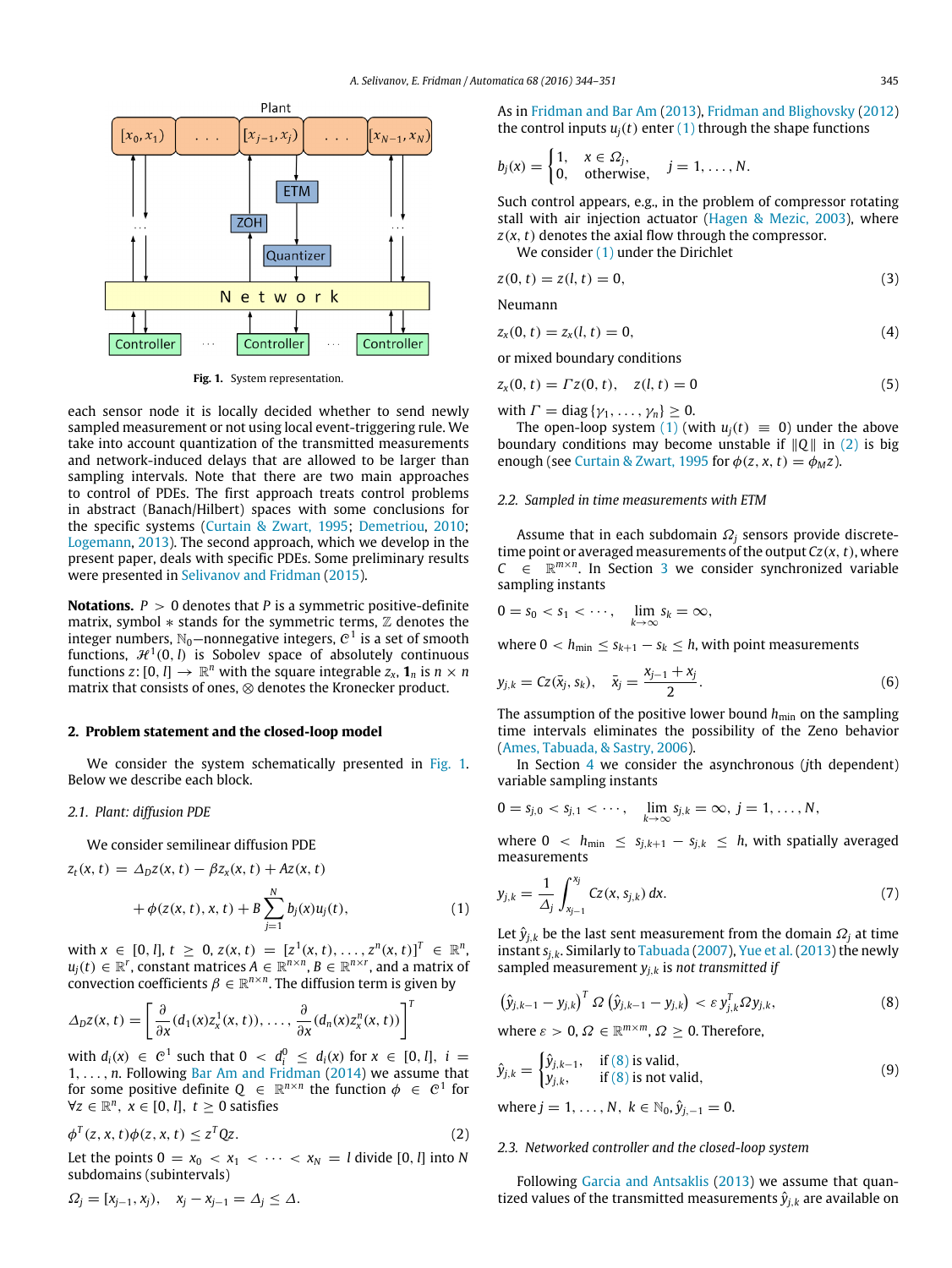<span id="page-2-1"></span>

**Fig. 2.** Logarithmic quantizer.

[t](#page-7-28)he controller side. We consider a *logarithmic quantizer* [\(Elia](#page-7-28) [&](#page-7-28) [Mit](#page-7-28)[ter,](#page-7-28) [2001\)](#page-7-28): choosing some  $\rho \in (0, 1)$  and  $u_0 > 0$ , define  $v_0 =$  $(1+\rho)u_0/(2\rho)$ ,  $\delta_q = (1-\rho)/(1+\rho)$ . Then a logarithmic quantizer with a density  $\rho$  is a mapping  $q\!:\mathbb{R}\to\mathcal{U}=\{\pm\rho^i u_0\mid i\in\mathbb{Z}\}\cup\{0\}$ defined by

$$
q(y) = \begin{cases} \rho^i u_0, & \rho^{i+1} v_0 < y \le \rho^i v_0, \\ 0, & y = 0, \\ -q(-y), & y < 0. \end{cases}
$$

For a vector  $y = (y^1, \ldots, y^m)^T \in \mathbb{R}^m$  we define  $q(y) =$  $(q_1(y^1), \ldots, q_m(y^m))^T$ , where  $q_i$  are scalar logarithmic quantizers with densities ρ*<sup>i</sup>* .

The logarithmic quantizer implements a simple idea: to stabilize the system one should reduce quantization error near the origin by increasing the density of the quantization levels, while far from the origin quantization levels can be sparse (see [Fig. 2\)](#page-2-1). The value of  $\delta_q$  corresponds to the maximum relative quantization error.

If [\(8\)](#page-1-3) is not valid, the quantized measurement  $q(y_{j,k}) = q(\hat{y}_{j,k})$ from the *j*th subdomain is transmitted through the network to the controller, and the resulting static output feedback  $u_j = -Kq(\hat{y}_{j,k})$ with some constant gain  $K \in \mathbb{R}^{r \times m}$  is further transmitted to the zero-order hold (ZOH).

Denote by  $\eta_{i,k}$  the overall time-varying network-induced delay from the sensors to ZOH and define  $t_{j,k} = s_{j,k} + \eta_{j,k}$ . We assume that  $\eta_{j,k} \leq \text{MAD}$  (Maximum Allowable Delay) and allow it to be larger than the sampling intervals  $s_{j,k+1} - s_{j,k}$  provided  $t_{j,k} \leq t_{j,k+1}$ . Thus, if the measurement has been sent at sampling time instant  $s_{i,k}$ , then  $t_{i,k}$  is the updating time of the ZOH. The resulting control law is given by

$$
u_j(t) = -Kq(\hat{y}_{j,k}), \quad t \in [t_{j,k}, t_{j,k+1}),
$$
  
where  $K \in \mathbb{R}^{r \times m}$ ,  $k \in \mathbb{N}_0$ ,  $j = 1, ..., N$ . (10)

Applying the time-delay approach [\(Fridman,](#page-7-29) [Seuret,](#page-7-29) [&](#page-7-29) [Richard,](#page-7-29) [2004;](#page-7-29) [Gao,](#page-7-30) [Chen,](#page-7-30) [&](#page-7-30) [Lam,](#page-7-30) [2008\)](#page-7-30) denote

$$
\tau_j(t) = t - s_{j,k}, \quad t_{j,k} \leq t \leq t_{j,k+1}.
$$

Then  $\tau_i(t) \leq h + \text{MAD} \triangleq \tau_M$ . For  $j = 1, \ldots, N$ ,  $k \in \mathbb{N}_0$  define the following quantities

$$
e_{j,k} = \hat{y}_{j,k} - y_{j,k}, \qquad v_{j,k} = q(\hat{y}_{j,k}) - \hat{y}_{j,k}, \qquad (11)
$$

that can be interpreted as errors due to triggering and quantization, respectively. The value *ej*,*<sup>k</sup>* is defined following [Liu,](#page-7-31) [Fridman,](#page-7-31) [and](#page-7-31) [Hetel](#page-7-31) [\(2012\)](#page-7-31). Note that  $e_{i,k} = 0$  if  $y_{i,k}$  has been sent. We rewrite the quantized measurements as

$$
q(\hat{y}_{j,k}) = y_{j,k} + v_{j,k} + e_{j,k}.
$$
\n(12)

Setting  $u_i(t) \equiv 0$  for  $t < t_{i,0}$ , the closed-loop system [\(1\),](#page-1-1) [\(10\)](#page-2-2) can be rewritten as:

$$
z_{t}(x, t) = \Delta_{D} z(x, t) - \beta z_{x}(x, t) + \phi(z(x, t), x, t) + Az(x, t), t \in [0, t_{j,0}), z_{t}(x, t) = \Delta_{D} z(x, t) - \beta z_{x}(x, t) + \phi(z(x, t), x, t) + Az(x, t) - BK[y_{j,k} + v_{j,k} + e_{j,k}], t \in [t_{j,k}, t_{j,k+1}),
$$
(13)

<span id="page-2-3"></span>where  $x \in [x_{i-1}, x_i)$ ,  $k \in \mathbb{N}_0$ ,  $j = 1, ..., N$ .

The existence of a continuable for  $t \geq 0$  strong solution (as defined in [Tucsnak](#page-7-32) [&](#page-7-32) [Weiss,](#page-7-32) [2009\)](#page-7-32) to the system [\(13\)](#page-2-3) under the boundary conditions  $(3)$ ,  $(4)$ , or  $(5)$  can be proved by arguments of [Fridman](#page-7-12) [and](#page-7-12) [Bar](#page-7-12) [Am](#page-7-12) [\(2013\)](#page-7-12) for any  $z(\cdot, 0) \in \mathcal{H}^1(0, l)$  satisfying the corresponding boundary conditions.

#### <span id="page-2-0"></span>**3. Event-triggered control: point measurements**

In this section we consider synchronized distributed sensors, i.e.  $s_{j,k} = s_k$ ,  $\eta_{j,k} = \eta_k$ ,  $t_{j,k} = t_k$ ,  $\tau_j(t) = \tau(t)$  for  $j = 1, ..., N$ . The case of asynchronous sampling is discussed in [Remark 1.](#page-3-1) For  $j = 1, \ldots, N, k \in \mathbb{N}_0$  define

$$
\sigma_k(x) = z(\bar{x}_j, s_k) - z(x, s_k), \quad x \in [x_{j-1}, x_j).
$$
 (14)

Then the closed-loop system [\(13\)](#page-2-3) for  $x \in [x_{i-1}, x_i)$ ,  $t \in [t_k, t_{k+1})$ can be rewritten in the following form:

<span id="page-2-4"></span>
$$
z_t(x, t) = \Delta_D z(x, t) - \beta z_x(x, t) + \phi(z(x, t), x, t) + Az(x, t)
$$

$$
- BKCz(x, t - \tau(t)) - BK[v_{j,k} + e_{j,k} + C\sigma_k(x)]. \tag{15}
$$

To study the stability of  $(15)$  we suggest the following Lyapunov–Krasovskii functional (that extends Lyapunov constructions of [Bar](#page-7-10) [Am](#page-7-10) [&](#page-7-10) [Fridman,](#page-7-10) [2014](#page-7-10) and [Fridman](#page-7-9) [&](#page-7-9) [Blighovsky,](#page-7-9) [2012\)](#page-7-9):

<span id="page-2-7"></span>
$$
V(t) = V_1(t) + V_2(t) + V_S(t) + V_R(t) + V_B(t),
$$
\n(16)

where

$$
V_1(t) = \int_0^l z^T(x, t) P_1 z(x, t) dx,
$$
  
\n
$$
V_2(t) = \sum_{i=1}^n \int_0^l p_3^i d_i(x) (z_x^i(x, t))^2 dx,
$$
  
\n
$$
V_S(t) = \int_0^l \int_{t-\tau_M}^t e^{\delta(s-t)} z^T(x, s) S z(x, s) ds dx,
$$
  
\n
$$
V_R(t) = \tau_M \int_0^l \int_{-\tau_M}^0 \int_{t+\theta}^t e^{\delta(s-t)} z_s^T(x, s) R z_s(x, s) ds d\theta dx,
$$
  
\n
$$
V_B(t) = b \sum_{i=1}^n p_3^i d_i(0) \gamma_i (z^i(0, t))^2
$$

<span id="page-2-2"></span>with  $P_1 > 0$ ,  $p_3^i > 0$ ,  $S > 0$ ,  $R > 0$ ,  $b = 0$  for [\(3\),](#page-1-4) [\(4\)](#page-1-5) and  $b = 1$  for [\(5\).](#page-1-6) Similar to [Liu](#page-7-33) [and](#page-7-33) [Fridman](#page-7-33) [\(2014\)](#page-7-33) we set  $z(x, t) \equiv z(x, 0)$  for  $t < 0$ : this does not change the solution but allows to consider  $V(t)$ for  $t \in [t_0, \tau_M)$ . In order to "compensate" in  $\dot{V}$  the cross terms with v*j*,*<sup>k</sup>* and *ej*,*<sup>k</sup>* we apply S-procedure [\(Yakubovic,](#page-7-34) [1977\)](#page-7-34). Namely, each component of  $v_{j,k} = (v_{j,k}^1, \ldots, v_{j,k}^m)^T$  satisfies the sector inequality (see [Fig. 2](#page-2-1) and, e.g., [Fu](#page-7-35) [&](#page-7-35) [Xie,](#page-7-35) [2005](#page-7-35) and [Zhou,](#page-7-36) [Duan,](#page-7-36) [&](#page-7-36) [Lam,](#page-7-36) [2010\)](#page-7-36)

<span id="page-2-5"></span>
$$
0 \leq \lambda_q^i \left( \delta_q^i \hat{y}_{j,k}^i - v_{j,k}^i \right) \left( v_{j,k}^i + \delta_q^i \hat{y}_{j,k}^i \right), \tag{17}
$$

with  $\lambda_q^i \geq 0$ ,  $\delta_q^i = (1 - \rho_i)/(1 + \rho_i)$ . Furthermore, triggering condition  $(8)$ ,  $(9)$  implies

<span id="page-2-6"></span>
$$
0 \leq \varepsilon [z(x, t - \tau(t)) + \sigma_k(x)]^T C^T \Omega C
$$
  
 
$$
\times [z(x, t - \tau(t)) + \sigma_k(x)] - e_{j,k}^T(t) \Omega e_{j,k}(t).
$$
 (18)

By adding to  $\dot{V}$  the inequalities [\(17\)](#page-2-5) and [\(18\)](#page-2-6) with  $-\lambda_q^i(v_{j,k}^i)^2 \leq 0$ and  $-e_{j,k}^T \Omega e_{j,k} \leq 0$  we will compensate the cross terms with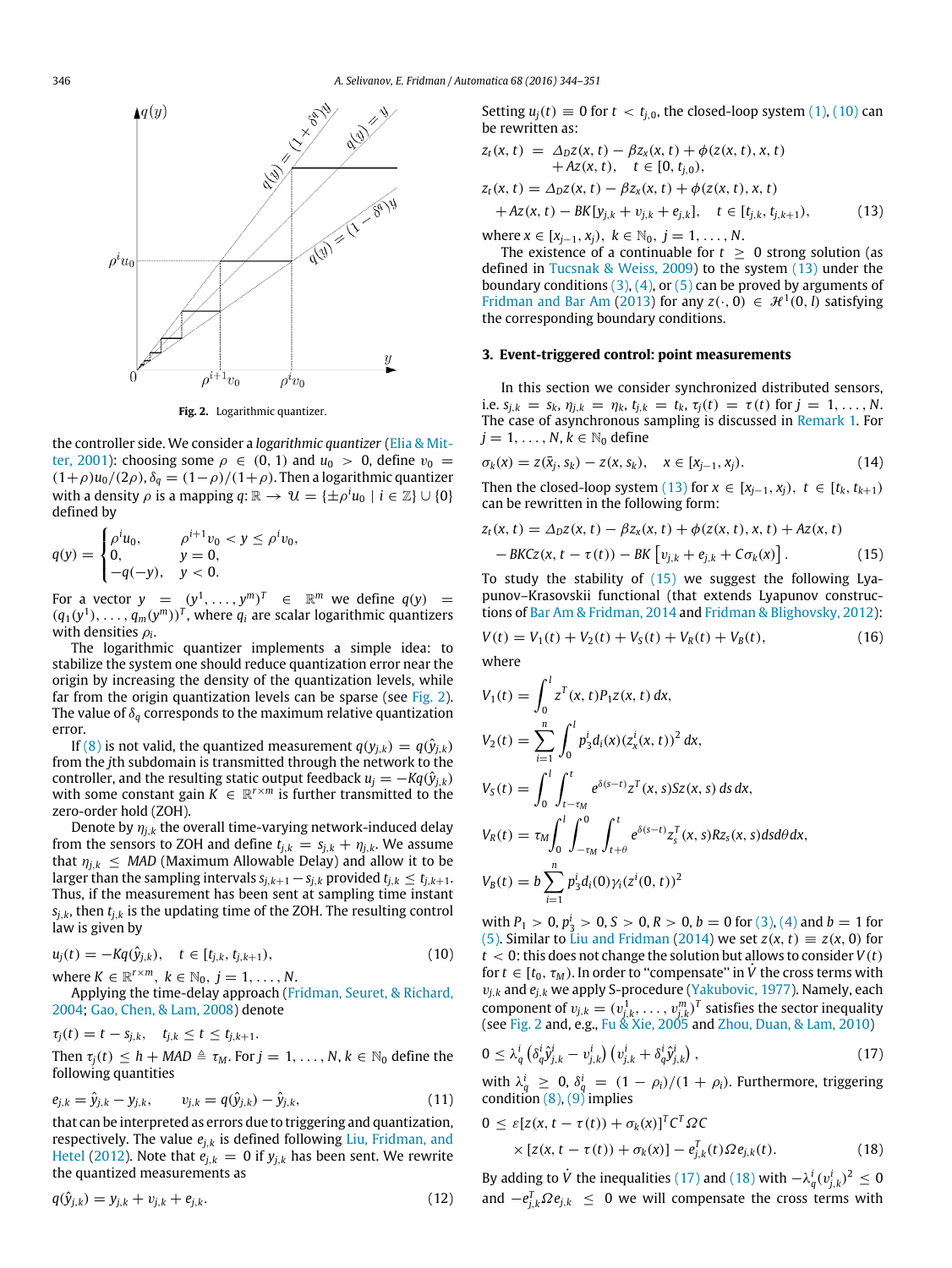$v_{i,k}$  [and](#page-7-9)  $e_{i,k}$ . Following [Fridman](#page-7-9) and [Blighovsky](#page-7-9) [\(2012\)](#page-7-9), to "compensate" the term  $\sigma_k(x)$  in the stability analysis we will use *Halanay's inequality*:

<span id="page-3-7"></span>**Lemma 1** (Halamay, 1966). If 
$$
0 < \delta_1 < \delta
$$
 and  $\dot{V}(t) \le -\delta V(t) + \delta_1 \sup_{-\tau_M \le \theta \le 0} V(t + \theta)$  for  $t \ge t_0$  then

$$
V(t) \le e^{-\alpha(t-t_0)} \sup_{-\tau_M \le \theta \le 0} V(t_0 + \theta), \quad t \ge t_0,
$$

*where*  $\alpha > 0$  *is a unique positive solution of* 

$$
\alpha = \delta - \delta_1 e^{\alpha \tau_M}.\tag{19}
$$

<span id="page-3-5"></span>**Theorem 1.** (i) Given positive constants  $0 < \delta_1 < \delta$ ,  $\tau_M$ , and  $\rho_1, \ldots, \rho_m$ , let there exist positive definite  $n \times n$  matrices  $P_1, P_3 =$  $\{p_3^1, \ldots, p_3^n\}$ , R, S,  $m \times m$  nonnegative matrices  $\Omega$ ,  $\Lambda_q$  =  $\mathcal{A}$  diag  $\left\{ \lambda_q^1, \ldots, \lambda_q^m \right\}$ ,  $n \times n$  matrices  $P_2 \, = \, \text{diag} \left\{ p_2^1, \ldots, p_2^n \right\}$ , G, and a scalar  $\lambda_{\phi} \geq 0$  that satisfy the following linear matrix inequalities:

$$
E \leq 0, \qquad \begin{bmatrix} R & G \\ G^T & R \end{bmatrix} \geq 0,\tag{20}
$$

*where*  $\mathbf{E} = \{E_{ij}\}\$ is a symmetric matrix composed of the matrices

$$
E_{11} = S - e^{-\delta \tau_M} R + P_2 A + A^T P_2 + \lambda_{\phi} Q + \delta P_1,
$$
  
\n
$$
E_{12} = P_1 - P_2 + A^T P_3, \qquad E_{13} = 0, \qquad E_{14} = e^{-\delta \tau_M} G^T,
$$
  
\n
$$
E_{15} = e^{-\delta \tau_M} (R - G^T) - P_2 B K C, \qquad E_{16} = P_2,
$$
  
\n
$$
E_{17} = -P_2 B K C, \qquad E_{18} = E_{19} = -P_2 B K,
$$
  
\n
$$
E_{22} = \tau_M^2 R - 2P_3,
$$
  
\n
$$
E_{23} = -P_3 \beta, \qquad E_{25} = E_{27} = -P_3 B K C,
$$
  
\n
$$
E_{26} = P_3, \qquad E_{28} = E_{29} = -P_3 B K,
$$
  
\n
$$
E_{33} = D_0 (\delta P_3 - 2P_2), \qquad E_{44} = -e^{-\delta \tau_M} (S + R),
$$
  
\n
$$
E_{45} = e^{-\delta \tau_M} (R - G), \qquad E_{57} = C^T A_q \Delta_q^2 C + \varepsilon C^T \Omega C,
$$
  
\n
$$
E_{55} = -2e^{-\delta \tau_M} R + e^{-\delta \tau_M} [G + G^T] + C^T A_q \Delta_q^2 C + \varepsilon C^T \Omega C - \delta_1 P_1,
$$
  
\n
$$
E_{59} = E_{79} = C^T A_q \Delta_q^2, \qquad E_{66} = -\lambda_{\phi} I_n,
$$
  
\n
$$
E_{77} = E_{57} - \delta_1 P_3 D_0 \pi^2 \Delta^{-2}, \qquad E_{88} = -\Lambda_q,
$$
  
\n
$$
E_{99} = A_q \Delta_q^2 - \Omega,
$$

other blocks are zero matrices,  $D_0$  = diag  $\left\{d_1^0, \ldots, d_n^0\right\}$ ,  $\Delta_q$  =  $\text{diag}\left\{\delta_q^1,\ldots,\delta_q^m\right\}$ ,  $\delta_q^i~=~(1-\rho_i)/(1+\rho_i).$  Then a unique strong *solution to the Dirichlet boundary value problem* [\(3\)](#page-1-4)*,* [\(6\)](#page-1-8)*,* [\(8\)](#page-1-3)*,* [\(9\)](#page-1-7)*,* [\(13\)](#page-2-3)*, initialized with z*( $\cdot$ , 0)  $\in$   $\mathcal{H}^1(0, l)$  *satisfying* [\(3\)](#page-1-4), for  $t \ge t_0$  *satisfies the inequality*

$$
\int_0^l z^T(x, t) P_1 z(x, t) dx + \sum_{i=1}^n \int_0^l p_3^i d_i(x) (z_x^i(x, t))^2 dx
$$
  
\n
$$
\leq e^{-\alpha(t-t_0)} \left[ \int_0^l z^T(x, t_0) [P_1 + \tau_M S] z(x, t_0) dx + \sum_{i=1}^n \int_0^l p_3^i d_i(x) (z_x^i(x, t_0))^2 dx + b \sum_{i=1}^n p_3^i d_i(0) \gamma_i (z^i(0, t_0))^2 \right]
$$
\n(21)

*with b* = 0, where  $\alpha$  *is a unique positive solution of* [\(19\)](#page-3-2).

(ii) *If conditions of* (i) *are satisfied with*  $E_{13} = -P_2\beta$  *then a unique strong solution to the Neumann boundary value problem* [\(4\)](#page-1-5), [\(6\)](#page-1-8), [\(8\)](#page-1-3), [\(9\)](#page-1-7), [\(13\)](#page-2-3), *initialized with*  $z(\cdot, 0) \in \mathcal{H}^1(0, l)$  *satisfying* [\(4\)](#page-1-5), for  $t \ge t_0$  *satisfies* [\(21\)](#page-3-3) with  $b = 0$ , where  $\alpha$  *is a unique positive solution of* [\(19\)](#page-3-2)*.*

(iii) *If, in addition to the conditions of* (i)*,*

$$
2(\delta P_3 - 2P_2)D_0\Gamma + P_2\beta + \beta^T P_2 \leq 0,
$$

*then a unique strong solution to the mixed boundary value problem* [\(5\)](#page-1-6), [\(6\)](#page-1-8), [\(8\)](#page-1-3), [\(9\)](#page-1-7), [\(13\)](#page-2-3), *initialized with*  $z(\cdot, 0) \in \mathcal{H}^1(0, l)$  *satisfying* [\(5\)](#page-1-6), for  $t \ge t_0$  *satisfies* [\(21\)](#page-3-3) with  $b = 1$ , where  $\alpha$  *is a unique positive solution of* [\(19\)](#page-3-2)*.*

#### **Proof.** See [Appendix A.](#page-5-0)

<span id="page-3-2"></span><span id="page-3-1"></span>**Remark 1.** In the case of asynchronous sampling one could define different measurement delays  $\tau_i(t)$  for each spatial interval [*xj*−1, *xj*). Then to use Halanay's lemma and obtain an estimate similar to [\(A.10\)](#page-6-0) instead of  $-\delta_1 \sup_{\theta \in [-\tau_M,0]} V(t + \theta)$  one could consider

<span id="page-3-6"></span>
$$
-N\delta_1 \sup_{\theta \in [-\tau_M, 0]} V(t + \theta) \le -\delta_1 \sum_{j=1}^N V(t - \tau_j(t))
$$
  

$$
\le -\delta_1 \sum_{j=1}^N \int_{x_{j-1}}^{x_j} z^T(x, t - \tau_j(t)) P_1 z(x, t - \tau_j(t)) dx
$$
  

$$
- \delta_1 \sum_{j=1}^N \int_{x_{j-1}}^{x_j} \sum_{i=1}^n p_3^i d_i^0 [z_x^i(x, t - \tau_j(t))]^2 dx.
$$

This approach seems to be quite restrictive since the terms

$$
-\int_{x_{l-1}}^{x_l} z^T(x, t - \tau_j(t)) P_1 z(x, t - \tau_j(t))
$$
  
-
$$
\int_{x_{l-1}}^{x_l} \sum_{i=1}^n p_3^i d_i^0 [z_x^i(x, t - \tau_j(t))]^2 dx \le 0
$$

with  $l \neq j$  are ignored.

**Remark 2.** Instead of the decentralized triggering rule [\(8\)](#page-1-3) one can think of a centralized ETM of the form

<span id="page-3-4"></span>
$$
\sum_{j=1}^{N} (\hat{y}_{j,k-1} - y_{j,k})^T \Omega (\hat{y}_{j,k-1} - y_{j,k}) \leq \varepsilon \sum_{j=1}^{N} y_{j,k}^T \Omega y_{j,k},
$$
 (22)

where all the measurements  $y_{j,k}$  are transmitted to ETM and if [\(22\)](#page-3-4) is violated all the measurements are quantized and transmitted to the controllers. In the case of uniform space samplings  $\Delta_i = \Delta_i$ relation [\(22\)](#page-3-4) implies [\(A.8\)](#page-6-1) and, therefore, the results of [Theorem 1](#page-3-5) hold. However, as one will see in the example, decentralized ETM [\(8\)](#page-1-3) (that is more realistic if the sensors are not close to each other) is more effective.

#### <span id="page-3-0"></span>**4. Event-triggered control: averaged measurements**

In this section we consider the decentralized control under averaged measurements [\(7\),](#page-1-9) where Halanay's inequality is not used in the proof of stability. This allows to consider asynchronous measurements. For  $j = 1, ..., N$ ,  $k \in \mathbb{N}_0$  consider the quantities

<span id="page-3-3"></span>
$$
\vartheta_j(t) = \frac{1}{\Delta_j} \int_{x_{j-1}}^{x_j} \left[ z(x, s_{j,k}) - z(x, t) \right] dx, t \in [t_{j,k}, t_{j,k+1}),
$$
  

$$
\kappa(x, t) = \frac{1}{\Delta_j} \int_{x_{j-1}}^{x_j} \left[ z(\zeta, t) - z(x, t) \right] d\zeta,
$$
  

$$
x \in [x_{j-1}, x_j), t \in [t_{j,k}, t_{j,k+1}).
$$

These quantities can be interpreted as errors due to time-delay and averaged measurements, respectively. We rewrite the quantized measurements for *x* ∈  $[x_{j-1}, x_j)$ ,  $t$  ∈  $[t_{j,k}, t_{j,k+1})$  as

$$
q(\hat{y}_{j,k}) = v_{j,k} + e_{j,k} + C\vartheta_j(t) + C\kappa(x,t) + Cz(x,t).
$$
 (23)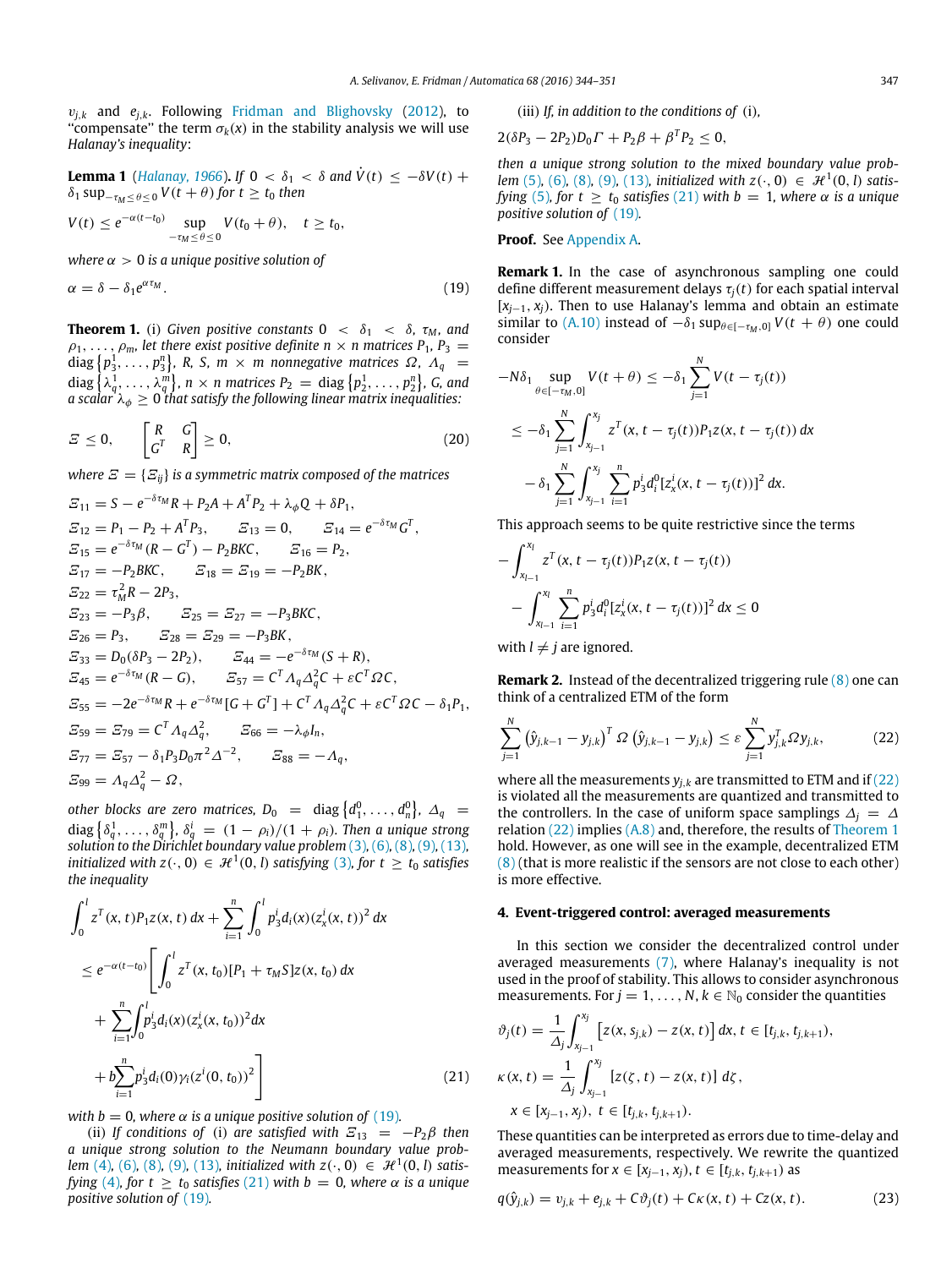Then the closed-loop system [\(13\)](#page-2-3) for  $x \in [x_{j-1}, x_j)$ ,  $t \in [t_{j,k}, t_{j,k+1})$ can be rewritten in the following form

$$
z_{t}(x, t) = \Delta_{D} z(x, t) - \beta z_{x}(x, t) + Az(x, t) + \phi(z(x, t), x, t) - BKCz(x, t) - BK [v_{j,k} + Ce_{j,k} + C\vartheta_{j}(t) + C\kappa(x, t)].
$$
 (24)

To derive the stability conditions we use Lyapunov–Krasovskii functional [\(16\).](#page-2-7) We will compensate the terms  $v_{j,k}$ ,  $e_{j,k}$  in  $\dot{V}$  similar to Section [3.](#page-2-0) To compensate  $\vartheta_j(t) = (\vartheta_j^1(t), \ldots, \vartheta_j^n(t))^T$  and  $\kappa(x, t) = (\kappa_1(x, t), \dots, \kappa_n(x, t))^T$  we will use the idea from [Bar](#page-7-10) [Am](#page-7-10) [and](#page-7-10) [Fridman](#page-7-10) [\(2014\)](#page-7-10). Namely, Jensen's inequality implies

$$
\int_{x_{j-1}}^{x_j} (z^i(x, s_{j,k}) - z^i(x, t))^2 dx
$$
  
\n
$$
\geq \frac{1}{\Delta_j} \left( \int_{x_{j-1}}^{x_j} [z^i(x, s_{j,k}) - z^i(x, t)] dx \right)^2 = \Delta_j(\vartheta_j^i(t))^2,
$$

therefore, for any  $\varLambda_\vartheta=\operatorname{diag}\left\{\lambda^1_\vartheta,\ldots,\lambda^n_\vartheta\right\}\geq 0$ 

$$
0 \leq \sum_{j=1}^{N} \int_{x_{j-1}}^{x_j} \left( \left[ z(x, t - \tau_j(t)) - z(x, t) \right]^T A_{\vartheta} \times \left[ z(x, t - \tau_j(t)) - z(x, t) \right] - \vartheta_j(t)^T A_{\vartheta} \vartheta_j(t) \right) dx.
$$
 (25)

Since  $\int_{x_{j-1}}^{x_j} \kappa_i(x, t) dx = 0$ , from Poincare's inequality [\(Payne](#page-7-38) [&](#page-7-38) [Weinberger,](#page-7-38) [1960\)](#page-7-38) we obtain

$$
\int_{x_{j-1}}^{x_j} \kappa_i^2(x, t) dx \le \frac{\Delta_j^2}{\pi^2} \int_{x_{j-1}}^{x_j} (z_x^i(x, t))^2 dx.
$$
  
Therefore, for any  $\Lambda_k$  = diag { $\lambda_k^1, \ldots, \lambda_k^n$ }  $\ge 0$ 

$$
0 \leq \sum_{j=1}^{N} \int_{x_{j-1}}^{x_j} \left[ \frac{\Delta^2}{\pi^2} z_x(x, t)^T \Lambda_{\kappa} z_x(x, t) - \kappa(x, t)^T \Lambda_{\kappa} \kappa(x, t) \right] dx,
$$
\n(26)

where  $\Delta = \max_j \Delta_j$ . Nonnegative quadratic forms [\(25\)](#page-4-0) and [\(26\)](#page-4-1) contain the terms  $-\vartheta_j(t)^T A_{\vartheta} \vartheta_j(t) \leq 0$  and  $-\kappa(x, t)^T A_{\kappa} \kappa(x, t) \leq$ 0 that will compensate the cross terms with  $\vartheta_i(t)$  and  $\kappa(x, t)$ .

<span id="page-4-2"></span>**Theorem 2.** (i) Given positive constants  $\alpha > 0$ ,  $\tau_M > 0$ , and  $\rho_1, \ldots, \rho_m$ , let there exist positive definite  $n \times n$  matrices  $P_1$ ,  $P_3$  = diag  $\left\{p_3^1, \ldots, p_3^n\right\}$ , R, S,  $m \times m$  nonnegative matrices  $\Omega$ ,  $\Lambda_q$  = diag  $\left\{ \lambda_q^1, \ldots, \lambda_q^m \right\}$ ,  $n \times n$  nonnegative matrices  $\Lambda_{\vartheta}$  =  $\text{diag}\left\{\lambda_\vartheta^1,\ldots,\lambda_\vartheta^n\right\}\!,\, A_\kappa\,=\,\text{diag}\left\{\lambda_\kappa^1,\ldots,\lambda_\kappa^n\right\}\!,\, n\times n$  matrices  $P_2=0$  ${\mathcal{A}}$  diag  $\left\{p_2^1,\ldots,p_2^n\right\}$ , G, and a scalar  $\lambda_\phi\,\geq\,0$  that satisfy the following *linear matrix inequalities:*

$$
\Psi \leq 0, \qquad \begin{bmatrix} R & G \\ G^T & R \end{bmatrix} \geq 0, \tag{27}
$$

*where*  $\Psi = {\Psi_{ii}}$  *is a symmetric matrix composed of the matrices* 

$$
\Psi_{11} = S - e^{-\alpha \tau_M} R + P_2 A + A^T P_2 - P_2 B K C + \alpha P_1 \n- (P_2 B K C)^T + \lambda_{\phi} Q + \Lambda_{\theta} + C^T \Lambda_q \Delta_q^2 C + \varepsilon C^T \Omega C, \n\Psi_{12} = P_1 - P_2 + A^T P_3 - (P_3 B K C)^T, \qquad \Psi_{13} = 0, \n\Psi_{14} = e^{-\alpha \tau_M} G^T, \qquad \Psi_{15} = e^{-\alpha \tau_M} (R - G^T) - \Lambda_{\theta}, \n\Psi_{16} = P_2, \qquad \Psi_{19} = -P_2 B K, \qquad \Psi_{1,10} = -P_2 B K + C^T \Lambda_q \Delta_q^2, \n\Psi_{17} = \Psi_{18} = -P_2 B K C + C^T \Lambda_q \Delta_q^2 C + \varepsilon C^T \Omega C,
$$

$$
\Psi_{29} = \Psi_{2,10} = -P_3BK, \qquad \Psi_{27} = \Psi_{28} = -P_3BKC, \n\Psi_{22} = \tau_M^2 R - 2P_3, \qquad \Psi_{23} = -P_3\beta, \qquad \Psi_{26} = P_3, \n\Psi_{33} = D_0(\alpha P_3 - 2P_2) + \Delta^2 \pi^{-2} \Lambda_k, \qquad \Psi_{10,10} = \Lambda_q \Delta_q^2 - \Omega, \n\Psi_{44} = -e^{-\alpha \tau_M} (S + R), \qquad \Psi_{45} = e^{-\alpha \tau_M} (R - G), \n\Psi_{55} = -2e^{-\alpha \tau_M} R + e^{-\alpha \tau_M} [G + G^T] + \Lambda_\vartheta, \n\Psi_{66} = -\lambda_\varphi I_n, \qquad \Psi_{77} = -\Lambda_\vartheta + C^T \Lambda_q \Delta_q^2 C + \varepsilon C^T \Omega C, \n\Psi_{78} = C^T \Lambda_q \Delta_q^2 C + \varepsilon C^T \Omega C, \qquad \Psi_{7,10} = \Psi_{8,10} = C^T \Lambda_q \Delta_q^2, \n\Psi_{88} = -\Lambda_k + C^T \Lambda_q \Delta_q^2 C + \varepsilon C^T \Omega C, \qquad \Psi_{99} = -\Lambda_q,
$$

*other blocks are zero matrices,*  $D_0 = \text{diag}\left\{d_1^0, \ldots, d_n^0\right\}, \Delta_q =$  $\text{diag}\left\{\delta_q^1,\ldots,\delta_q^m\right\}$ ,  $\delta_q^i = (1-\rho_i)/(1+\rho_i)$ . Then a unique strong *solution to the Dirichlet boundary value problem* [\(3\)](#page-1-4)*,* [\(7\)](#page-1-9)*,* [\(8\)](#page-1-3)*,* [\(9\)](#page-1-7)*,* [\(13\)](#page-2-3)*, initialized with*  $z(\cdot, 0) \in \mathcal{H}^1(0, l)$  *satisfying* [\(3\)](#page-1-4), for  $t \ge \max_j t_{j,0} =$  $t_0$  *satisfies the inequality* [\(21\)](#page-3-3) *with b* = 0*.* 

(ii) *If conditions of* (i) *are satisfied with*  $\Psi_{13} = -P_2\beta$  *then a unique strong solution to the Neumann boundary value problem* [\(4\)](#page-1-5), [\(7\)](#page-1-9), [\(8\)](#page-1-3), [\(9\)](#page-1-7), [\(13\)](#page-2-3), *initialized with*  $z(\cdot, 0) \in \mathcal{H}^1(0, l)$  *satisfying* [\(4\)](#page-1-5), for  $t \ge t_0$  *satisfies the inequality* [\(21\)](#page-3-3) *with b* = 0*.* 

(iii) *If in addition to the conditions of* (i)*,*

$$
2(\alpha P_3 - 2P_2)D_0\Gamma + P_2\beta + \beta^T P_2 \leq 0,
$$

<span id="page-4-0"></span>*then a unique strong solution to the mixed boundary value problem* [\(5\)](#page-1-6), [\(7\)](#page-1-9), [\(8\)](#page-1-3), [\(9\)](#page-1-7), [\(13\)](#page-2-3), *initialized with*  $z(\cdot, 0) \in \mathcal{H}^1(0, l)$  *satisfying* [\(5\)](#page-1-6), for  $t \ge t_0$  *satisfies* [\(21\)](#page-3-3) *with*  $b = 1$ *.* 

#### **Proof.** See [Appendix B.](#page-6-2)

#### **5. Example: chemical reactor**

Consider the chemical reactor model from [Bar](#page-7-10) [Am](#page-7-10) [and](#page-7-10) [Fridman](#page-7-10) [\(2014\)](#page-7-10), [Smagina](#page-7-21) [and](#page-7-21) [Sheintuch](#page-7-21) [\(2006\)](#page-7-21) governed by [\(1\)](#page-1-1) under the mixed boundary conditions [\(5\)](#page-1-6) with  $n = 2$ ,  $r = m = 1$ ,  $l = 10$ ,  $D_0$  = diag {0.01, 0.005},  $\beta$  = diag {0.011, 1.1},  $K = 1$ ,  $\Gamma$  = diag {6, 111},  $\phi = (\phi_1(z^1), 0)^T$ ,  $Q = diag\{10^{-4}, 0\}$ ,  $u_0 = 1$ ,  $\rho_i = \rho = 0.9$ ,

<span id="page-4-1"></span>
$$
A = \begin{bmatrix} 0 & 0.01 \\ -0.45 & -0.2 \end{bmatrix}, \qquad B = \begin{bmatrix} 1 \\ 1 \end{bmatrix}, \qquad C = \begin{bmatrix} 1 & 0 \end{bmatrix}.
$$

This model accounts for an activator temperature  $z<sup>1</sup>$  that undergoes reaction, advection, and diffusion, and for a fast inhibitor concentration  $z^2$ , which may be advected by the flow.

To compare point and averaged measurements we set  $\varepsilon = 0$ ,  $\alpha$  = 0.1968,  $N$  = 20. Then [Theorem 1](#page-3-5) gives an upper bound  $\tau_M$  = 0.009, while [Theorem 2](#page-4-2) gives significantly larger  $\tau_M$  = 0.347. Hence, the averaged measurements allow larger delays, but at the cost of a bigger number of sensors that provide these measurements.

Now we consider event-triggering under the point measurements and uniform sampling  $s_k = kh$ ,  $k \in \mathbb{N}_0$ . Choose  $N = 25$ ,  $δ = 2$  and  $δ_1 = 0.9 δ$ . For  $ε = 0$  [Theorem 1](#page-3-5) gives  $τ_M = τ_M^0$ 0.0199 ( $\alpha \approx 0.1931$ ). In this case each sensor transmits  $[T/h]^2 + 1$ measurements on the time interval  $[0, T]$ , where  $\lfloor \cdot \rfloor$  is the largest integer not greater than the given number. For  $\varepsilon = 0.09$  we find  $\tau_M = \tau_M^{\varepsilon} = 0.0028$  ( $\alpha \approx 0.1990$ ). In this case the average amount of sent measurements is obtained by numerical simulations with  $z(x, 0) = (\sin^2(\pi x/10), 3 \sin^2(\pi x/10))^T$ . For  $\eta_k \equiv 0$  in [Table 1](#page-5-1) one can see the average amount of sent measurements by each sensor in case of the system without ETM, with ETM [\(22\),](#page-3-4) and with decentralized ETM [\(8\).](#page-1-3) Though  $\tau_M^{\varepsilon} < \tau_M^0$ , the amount of sent measurements is reduced by more than 90%. Note that the decentralized ETM  $(8)$  has a slight advantage over the centralized one  $(22)$ . Now we set *MAD* = 0.002,  $h = 8 \times 10^{-4}$ . As one can see from [Table 2](#page-5-2) ETM allows to decrease the workload of the network by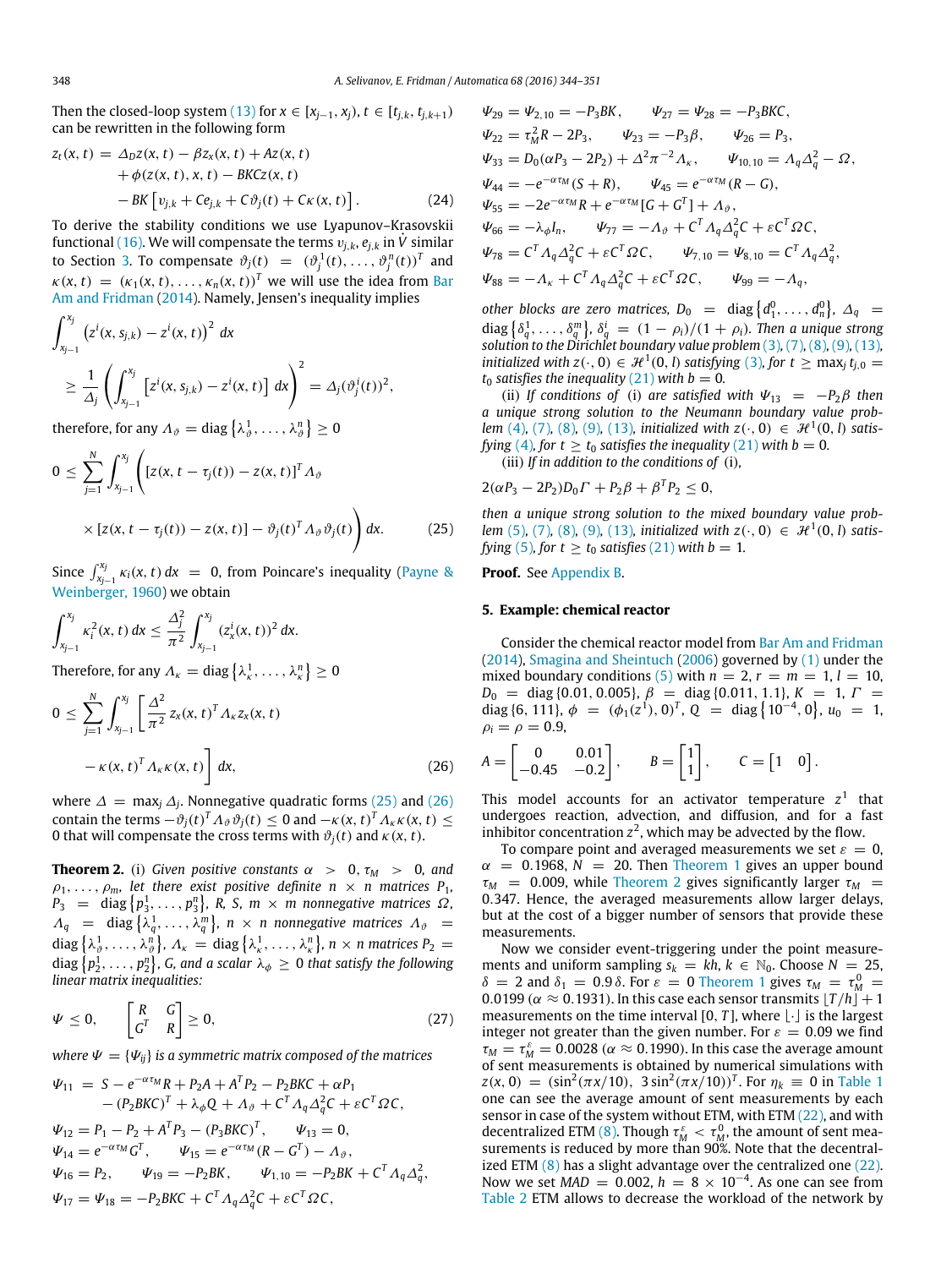<span id="page-5-1"></span>

| $\sim$<br>. .<br>. . |  |
|----------------------|--|
|----------------------|--|

Sent measurements within  $[0, T]$  with  $MAD = 0$ .

| Point meas. $(6) \setminus T$           |     |     |           |           |     |
|-----------------------------------------|-----|-----|-----------|-----------|-----|
| No event-triggering<br>Centralized (22) | 51  | 101 | 151<br>13 | 202<br>17 | 252 |
| Decentralized (8)                       | 4.6 |     |           | 15.5      |     |

#### <span id="page-5-2"></span>**Table 2**

Sent measurements within  $[0, T]$  with  $MAD = 0.002$ .

| Point meas, $(6) \setminus T$ |     |     |      |      |     |
|-------------------------------|-----|-----|------|------|-----|
| No event-triggering           | 60  | 119 | 178  | 237  | 296 |
| Decentralized (8)             | 5.6 | 9.2 | 12.9 | 15.6 |     |

#### <span id="page-5-3"></span>**Table 3**

Average amount of sent measurements within [0, *T* ].

| Aver, meas, $(7) \setminus T$            | 10        |    | 30         | 40         | 50   |
|------------------------------------------|-----------|----|------------|------------|------|
| No event-triggering<br>Decentralized (8) | 16<br>5.8 | ٦1 | 46<br>18.2 | 61<br>21.8 | 25.9 |

more than 90%. That is, *ETM allows to reduce significantly the workload of a networked control system while decay rate of convergence is preserved*.

To study the effect of event-triggering with averaged measurements we choose  $N = 40$  and  $\alpha = 0.3$ . [Theorem 2](#page-4-2) gives  $\varepsilon = 0$ ,  $τ<sub>M</sub> = τ<sub>M</sub><sup>0</sup> = 0.6568$  and  $ε = 0.57$ ,  $τ<sub>M</sub> = τ<sub>M</sub><sup>ε</sup> = 0.2859$ . In [Table 3](#page-5-3) one can see the average amount of sent measurements by each sensor within the time interval [0, *T* ] for the system without ETM and with ETM [\(8\),](#page-1-3) where  $\eta_k \equiv 0$ . The same improvement was obtained for a non-zero η*k*. Therefore, *ETM allows to reduce the amount of sent measurements by more than 60% while decay rate of convergence is preserved*.

#### **6. Conclusion**

In this paper we have introduced distributed event triggered control of parabolic systems under point or spatially averaged discrete time measurements. Quantization of transmitted measurements, as well as network-induced delays have been taken into account. The example of chemical reactor illustrates the efficiency of the method: decentralized ETM significantly reduces amount of transmitted measurements while preserving the performance (exponential decay rate).

#### <span id="page-5-0"></span>**Appendix A. Proof of [Theorem 1](#page-3-5)**

Consider Lyapunov–Krasovskii functional [\(16\).](#page-2-7) For  $t \geq t_0$  we have

$$
\dot{V}_1 = 2 \int_0^l z^T(x, t) P_1 z_t(x, t) dx,
$$
\n
$$
\dot{V}_2 = 2 \sum_{i=1}^n \int_0^l p_3^i d_i(x) z_x^i(x, t) z_x^i(x, t) dx,
$$
\n
$$
\dot{V}_S = -\delta V_S + \int_0^l z^T(x, t) S_z(x, t) dx
$$
\n
$$
- e^{-\delta \tau_M} \int_0^l z^T(x, t - \tau_M) S_z(x, t - \tau_M) dx,
$$
\n
$$
\dot{V}_R = -\delta V_R + \tau_M^2 \int_0^l z_t^T(x, t) R z_t(x, t) dx
$$
\n
$$
- \tau_M \int_0^l \int_{t - \tau_M}^t e^{\delta(s - t)} z_s^T(x, s) R z_s(x, s) ds dx,
$$
\n
$$
\dot{V}_B = 2b \sum_{i=1}^n p_3^i d_i(0) \gamma_i z^i(0, t) z_t^i(0, t).
$$

The fact that  $z_{xt}$  in  $\dot{V}_2$  is well-defined has been proved in [Fridman](#page-7-12) [and](#page-7-12) [Bar](#page-7-12) [Am](#page-7-12) [\(2013,](#page-7-12) Remark A.1). Jensen's inequality [\(Gu,](#page-7-39) [Kharitonov,](#page-7-39) [&](#page-7-39) [Chen,](#page-7-39) [2003\)](#page-7-39) yields

$$
-\tau_{M} \int_{0}^{l} \int_{t-\tau_{M}}^{t} e^{\delta(s-t)} z_{s}^{T}(x, s) R z_{s}(x, s) ds dx
$$
  
\n
$$
\leq -\tau_{M} e^{-\delta \tau_{M}} \int_{0}^{l} \left\{ \int_{t-\tau_{M}}^{t-\tau(t)} z_{s}^{T}(x, s) R z_{s}(x, s) ds \right\} dx
$$
  
\n
$$
+\int_{t-\tau(t)}^{t} z_{s}^{T}(x, s) R z_{s}(x, s) ds \right\} dx
$$
  
\n
$$
\leq -e^{-\delta \tau_{M}} \int_{0}^{l} \left\{ \frac{\tau_{M}}{\tau_{M} - \tau(t)} \int_{t-\tau_{M}}^{t-\tau(t)} z_{s}^{T}(x, s) ds R \right\}
$$
  
\n
$$
\times \int_{t-\tau_{M}}^{t-\tau(t)} z_{s}(x, s) ds + \frac{\tau_{M}}{\tau(t)} \int_{t-\tau(t)}^{t} z_{s}^{T}(x, s) ds R
$$
  
\n
$$
\times \int_{t-\tau(t)}^{t} z_{s}(x, s) ds \right\} dx
$$
  
\n
$$
\leq -e^{-\delta \tau_{M}} \int_{0}^{l} \left\{ \int_{t-\tau_{M}}^{t-\tau(t)} z_{s}^{T}(x, s) ds R \int_{t-\tau_{M}}^{t-\tau(t)} z_{s}(x, s) ds \right\}
$$
  
\n
$$
+ \int_{t-\tau(t)}^{t} z_{s}^{T}(x, s) ds R \int_{t-\tau(t)}^{t} z_{s}(x, s) ds \right\} dx
$$
  
\n
$$
+ 2 \int_{t-\tau_{M}}^{t-\tau(t)} z_{s}^{T}(x, s) ds G \int_{t-\tau(t)}^{t} z_{s}(x, s) ds \right\} dx.
$$
 (A.1)

<span id="page-5-4"></span>The last inequality in  $(A,1)$  is obtained by applying Theorem 1 from [Park,](#page-7-40) [Ko,](#page-7-40) [and](#page-7-40) [Jeong](#page-7-40) [\(2011\)](#page-7-40) with

$$
f_1 = \int_{t-\tau_M}^{t-\tau(t)} z_s^T(x, s) \, ds \, R \int_{t-\tau_M}^{t-\tau(t)} z_s(x, s) \, ds,
$$
  
\n
$$
f_2 = \int_{t-\tau(t)}^t z_s^T(x, s) \, ds \, R \int_{t-\tau(t)}^t z_s(x, s) \, ds,
$$
  
\n
$$
g_{1,2} = \int_{t-\tau_M}^{t-\tau(t)} z_s^T(x, s) \, ds \, G \int_{t-\tau(t)}^t z_s(x, s) \, ds,
$$
  
\n
$$
\alpha_1 = \frac{\tau_M - \tau(t)}{\tau_M}, \qquad \alpha_2 = \frac{\tau(t)}{\tau_M},
$$

where the relation  $\begin{bmatrix} R & G \\ G^T & B \end{bmatrix}$  $\begin{bmatrix} R & G \\ G^T & R \end{bmatrix} \geq 0$  from [\(20\)](#page-3-6) implies (3) from [Park](#page-7-40) [et al.](#page-7-40) [\(2011\)](#page-7-40).

Following [Fridman](#page-7-41) [\(2001\)](#page-7-41) to the right-hand side of *<sup>V</sup>*˙ we add

$$
0 = 2 \int_0^1 \left[ z^T(x, t) P_2 + z_t^T(x, t) P_3 \right] \left[ -z_t(x, t) + \Delta_D z(x, t) - \beta z_x(x, t) + Az(x, t) + \phi(z(x, t), x, t) \right] dx
$$

<span id="page-5-5"></span>
$$
+2\int_0^l \left[z^T(x,t)P_2+z_t^T(x,t)P_3\right]B\sum_{j=1}^N b_j(x)u_j(t) dx.
$$
 (A.2)

Integration by parts yields

<span id="page-5-6"></span>
$$
2\int_0^l z^T(x,t)P_2\Delta_D z(x,t)dx = -2b\sum_{i=1}^n p_2^i d_i(0)\gamma_i(z^i(0,t))^2
$$
  

$$
-2\sum_{i=1}^n \int_0^l p_2^i d_i(x)(z_x^i(x,t))^2 dx,
$$
 (A.3)

<span id="page-5-7"></span>
$$
2\int_0^l z_t^T(x, t) P_3 \Delta_D z(x, t) dx = -\dot{V}_B(t) - \dot{V}_2(t),
$$
  
\n
$$
-\int_0^l z^T(x, t) P_2 \beta z_x(x, t) dx = -z^T(x, t) P_2 \beta z(x, t) \Big|_0^l
$$
  
\n
$$
+\int_0^l z_x^T(x, t) P_2 \beta z(x, t) dx.
$$
 (A.4)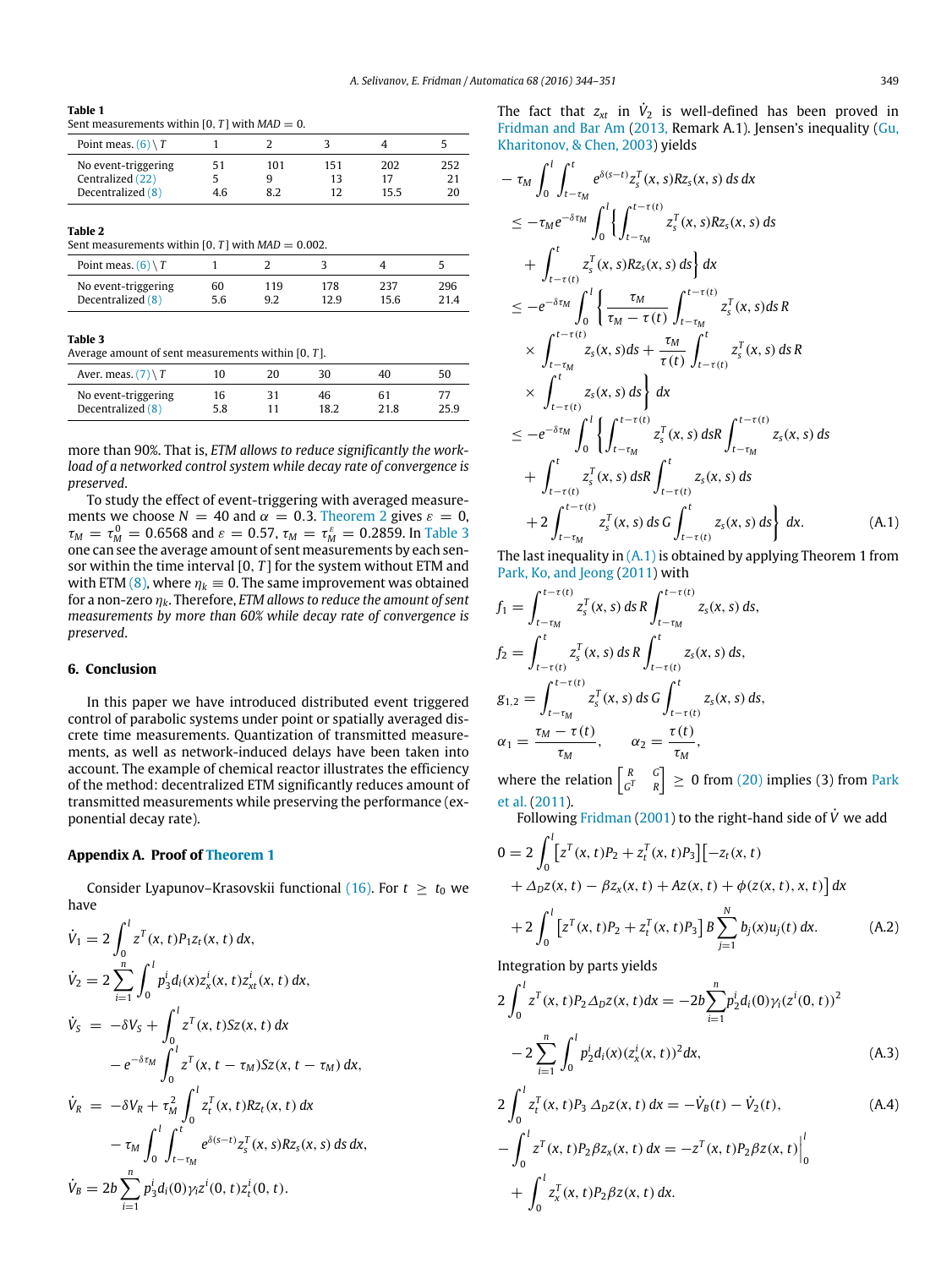Therefore, for  $(3)$ ,  $(5)$  we will use the relation

$$
-2\int_0^l z^T(x,t)P_2\beta z_x(x,t) dx = z^T(0,t)P_2\beta z(0,t).
$$
 (A.5)

The control inputs in  $(A,2)$  for  $t \in [t_k, t_{k+1})$  can be presented in the form

$$
u_j(t) = -K \left[ v_{j,k} + e_{j,k} + C \sigma_k(x) + Cz(x, t - \tau(t)) \right].
$$
 (A.6)

From [\(17\)](#page-2-5) we have

$$
0 \leq \sum_{i=1}^m \lambda_q^i \big( (\delta_q^i \hat{y}_{j,k}^i)^2 - (\upsilon_{j,k}^i)^2 \big) = \begin{bmatrix} \hat{y}_{j,k} \\ \upsilon_{j,k} \end{bmatrix}^T \begin{bmatrix} \Lambda_q \Delta_q^2 & 0 \\ 0 & -\Lambda_q \end{bmatrix} \begin{bmatrix} \hat{y}_{j,k} \\ \upsilon_{j,k} \end{bmatrix}.
$$

Substituting

$$
\hat{y}_{j,k} = e_{j,k} + C\sigma_k(x) + Cz(x, t - \tau(t)),
$$
  
for  $x \in [x_{j-1}, x_j), t \in [t_k, t_{k+1})$  we obtain

$$
0 \le v(x, t)^{T} \begin{bmatrix} \varphi & 0 \\ 0 & -A_{q} \end{bmatrix} v(x, t)
$$
  
with  $\varphi = 1_{3} \otimes A_{q} \Delta_{q}^{2}$  and

 $v(x, t) = \text{col}\left\{Cz(x, t - \tau(t)), C\sigma_k(x), e_{j,k}, v_{j,k}\right\}.$ 

The latter implies

$$
0 \leq \sum_{j=1}^{N} \int_{x_{j-1}}^{x_j} v^T(x, t) \begin{bmatrix} \Phi & 0 \\ 0 & -A_q \end{bmatrix} v(x, t) dx.
$$
 (A.7)

Relation [\(18\)](#page-2-6) implies

$$
0 \leq \sum_{j=1}^{N} \int_{x_{j-1}}^{x_j} \left\{ \varepsilon [z(x, t - \tau(t)) + \sigma_k(x)]^T C^T \Omega C \right\}
$$
  
 
$$
\times \left[ z(x, t - \tau(t)) + \sigma_k(x) \right] - e_{j,k}^T(t) \Omega e_{j,k}(t) \left\} dx.
$$
 (A.8)

From [\(2\)](#page-1-2) we have

$$
0 \leq \lambda_{\phi} \sum_{j=1}^{N} \int_{x_{j-1}}^{x_j} \left[ z^T(x, t) Q z(x, t) - \phi^T(z, x, t) \phi(z, x, t) \right] dx. \quad (A.9)
$$

Denote  $\sigma_k(x) = (\sigma_k^1(x), \ldots, \sigma_k^n)^T$ . Then from Wirtinger's inequality [\(Hardy,](#page-7-42) [Littlewood,](#page-7-42) [&](#page-7-42) [Pólya,](#page-7-42) [1952\)](#page-7-42) we have

$$
-\frac{\pi^2}{\Delta^2} \int_{x_{j-1}}^{x_j} (\sigma_k^i(x))^2 dx = -\frac{\pi^2}{\Delta^2} \int_{x_{j-1}}^{\bar{x}_j} \left[ z^i(\bar{x}_j, t - \tau(t)) - z^i(x, t - \tau(t)) \right]^2 dx - \frac{\pi^2}{\Delta^2} \int_{\bar{x}_j}^{x_j} \left[ z^i(\bar{x}_j, t - \tau(t)) - z^i(x, t - \tau(t)) \right]^2 dx \ge -\int_{x_{j-1}}^{x_j} \left[ z^i_x(x, t - \tau(t)) \right]^2 dx.
$$

Therefore,

$$
-\delta_{1} \sup_{\theta \in [-\tau_{M}, 0]} V(t + \theta) \leq -\delta_{1} V(t - \tau(t))
$$
  
\n
$$
\leq -\delta_{1} \sum_{j=1}^{N} \int_{x_{j-1}}^{x_{j}} z^{T}(x, t - \tau(t)) P_{1} z(x, t - \tau(t)) dx
$$
  
\n
$$
-\delta_{1} \sum_{j=1}^{N} \int_{x_{j-1}}^{x_{j}} \sum_{i=1}^{n} p_{3}^{i} d_{i}^{0} [z_{x}^{i}(x, t - \tau(t))]^{2} dx
$$
  
\n
$$
\leq -\delta_{1} \sum_{j=1}^{N} \int_{x_{j-1}}^{x_{j}} z^{T}(x, t - \tau(t)) P_{1} z(x, t - \tau(t)) dx
$$
  
\n
$$
-\delta_{1} \sum_{j=1}^{N} \int_{x_{j-1}}^{x_{j}} \sum_{i=1}^{n} \frac{d_{i}^{0} p_{3}^{i} \pi^{2}}{\Delta^{2}} (\sigma_{k}^{i}(x))^{2} dx.
$$
 (A.10)

Condition  $\mathcal{Z} \leq 0$  implies that  $\mathcal{Z}_{33} \leq 0$ , therefore,  $\delta P_3 - 2P_2 \leq 0$ and

<span id="page-6-7"></span><span id="page-6-6"></span>
$$
\sum_{i=1}^{n} \int_{0}^{1} \left[ (\delta p_3^i - 2p_2^i) d_i(x) (z_x^i(x, t))^2 \right] dx
$$
  
 
$$
\leq \int_{0}^{1} z_x^T(x, t) D_0(\delta P_3 - 2P_2) z_x(x, t) dx.
$$
 (A.11)

<span id="page-6-5"></span>Finally, by adding the right-hand sides of [\(A.2\),](#page-5-5) [\(A.7\),](#page-6-3) [\(A.8\),](#page-6-1) [\(A.9\)](#page-6-4) to  $\dot{V}$  in view of (A, 1), (A, 3), (A, 4), (A, 6), (A, 10), (A, 11) and using (A, 5) for the boundary conditions  $(3)$ ,  $(5)$  we obtain

$$
\dot{V} + \delta V - \delta_1 \sup_{\theta \in [-\tau_M, 0]} V(t + \theta)
$$
  
\n
$$
\leq \sum_{j=1}^N \int_{x_{j-1}}^{x_j} \xi_j^T(x, t) \, \Xi \xi_j(x, t) \, dx + W_B,
$$

where

<span id="page-6-10"></span>
$$
W_B = bz^T(0, t) [(\delta P_3 - 2P_2)D_0 \Gamma + P_2 \beta] z(0, t),
$$
  
\n
$$
\xi_j(x, t) = \text{col}\{z(x, t), z_t(x, t), z_x(x, t), z(x, t - \tau_M),
$$
  
\n
$$
z(x, t - \tau(t)), \phi(z(x, t), x, t), \sigma_k(x), v_{j,k}, e_{j,k}.
$$
\n(A.12)

<span id="page-6-3"></span>Note that for [\(3\)](#page-1-4) and [\(5\)](#page-1-6) relation [\(A.5\)](#page-6-7) allows to obtain  $\mathcal{Z}_{13} = 0$ . For [\(4\)](#page-1-5) relation [\(A.5\)](#page-6-7) is not used, therefore,  $E_{13} = -P_2 \beta$ . Theorem's conditions imply  $\dot{V} \le -\delta V + \delta_1 \sup_{\theta \in [-\tau_M, 0]} V(t + \theta)$ . Assertion of Theorem follows from [Lemma 1.](#page-3-7)

#### <span id="page-6-2"></span>**Appendix B. Proof of [Theorem 2](#page-4-2)**

Consider Lyapunov–Krasovskii functional [\(16\),](#page-2-7) where  $\delta = \alpha$ . Derivatives  $\dot{V}_1, \dot{V}_2, \dot{V}_S, V_R$ , and  $\dot{V}_B$  are given in the proof of [Theorem 1.](#page-3-5) Since for *x* ∈  $[x_{j-1}, x_j)$ ,  $t$  ∈  $[t_{j,k}, t_{j,k+1})$ 

<span id="page-6-1"></span>
$$
\hat{y}_{j,k} = e_{j,k} + C\vartheta_j(t) + C\kappa(x,t) + Cz(x,t),
$$

<span id="page-6-4"></span>relation [\(17\)](#page-2-5) implies

<span id="page-6-8"></span>
$$
0 \leq \sum_{j=1}^{N} \int_{x_{j-1}}^{x_j} \nu^{T}(x, t) \begin{bmatrix} \Phi & 0 \\ 0 & -A_q \end{bmatrix} \nu(x, t) dx,
$$
 (B.1)

where  $\Phi = \mathbf{1}_4 \otimes A_q \Delta_q^2$  and for  $x \in [x_{j-1}, x_j)$ ,  $t \in [t_{j,k}, t_{j,k+1})$ 

$$
v(x, t) = \text{col}\left\{Cz(x, t), e_{j,k}, C\vartheta_j(t), C\kappa(x, t), v_{j,k}\right\}.
$$

Triggering condition  $(8)$  together with  $(9)$  imply

$$
0 \leq \sum_{j=1}^{N} \int_{x_{j-1}}^{x_j} \left\{ \varepsilon [z(x, t) + \vartheta_j(t) + \kappa(x, t)]^T C^T \Omega C \right\}
$$
  
 
$$
\times \left[ z(x, t) + \vartheta_j(t) + \kappa(x, t) \right] - e_{j,k}^T(t) \Omega e_{j,k}(t) \left\} dx.
$$
 (B.2)

<span id="page-6-9"></span>Therefore, by adding the right-hand sides of [\(A.2\),](#page-5-5) [\(A.9\),](#page-6-4) [\(25\),](#page-4-0) [\(26\),](#page-4-1) [\(B.1\),](#page-6-8) [\(B.2\)](#page-6-9) to *<sup>V</sup>*˙ in view of [\(A.3\),](#page-5-6) [\(A.4\),](#page-5-7) [\(A.11\),](#page-6-6) using [\(A.5\)](#page-6-7) for the boundary conditions  $(3)$ ,  $(5)$ , and using  $(A.1)$  with 0, *l*,  $\tau$  (*t*) replaced by  $x_{j-1}$ ,  $x_j$ ,  $\tau_j(t)$ , respectively, we obtain

$$
\dot{V} + \alpha V \leq \sum_{j=1}^N \int_{x_{j-1}}^{x_j} \psi_j^T(x, t) \Psi \psi_j(x, t) dx + W_B,
$$

where  $W_B$  is given in [\(A.12\),](#page-6-10)

$$
\psi_j(x, t) = \text{col}\{z(x, t), z_t(x, t), z_x(x, t), z(x, t - \tau_M),
$$
  
 
$$
z(x, t - \tau_j(t)), \phi(z(x, t), x, t), \vartheta_j(t), \kappa(x, t), v_j(t), e_j(t)\}.
$$
 (B.3)

<span id="page-6-0"></span>Theorem's conditions imply  $\dot{V} \le -\alpha V$ . Assertion of Theorem follows from the comparison principal [\(Khalil,](#page-7-43) [2002\)](#page-7-43).